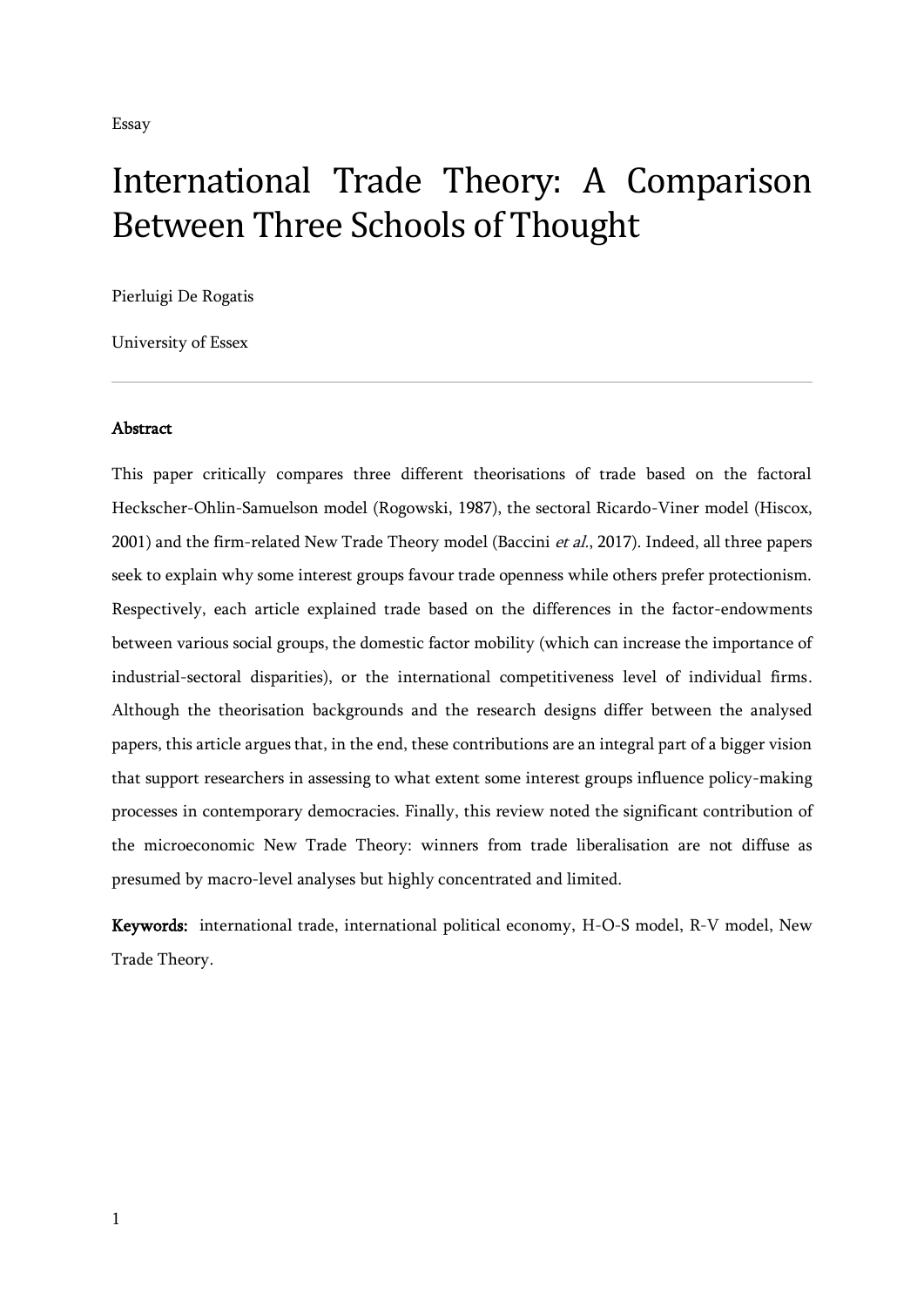## **Introduction**

After the first essay by Strange (1970), International Political Economy (IPE) started to analyse the multiple interactions between the global political system and economic capitalism. However, one topic captured the majority of scholarly attention: international trade. Indeed, many theories study the numerous relationships between political variables and global commercial and financial exchanges, especially regarding diverse regime types like democracies and autocracies (e.g., Nielson, 2003; Kono, 2006; Hollyer and Rosendorff, 2012). Moreover, the IPE literature distinguished itself from IR for its capacity to build a cumulative knowledge that can simultaneously implement and modernise preceding theories with new arguments and hypotheses or invent original and innovative models, which replace the former ones, to explain the global economic behaviour as normal sciences typically accomplish (Rickard, 2021). Although all IPE literature shares the general assumption that interests are exogenous and one of the predominant drivers of actors' decisions (Lake, 2009), Bearce (2021) divided the literature on trade policies into three separate scholarships. Indeed, he differentiates assumptions and theories based on factoral differences (Heckscher-Ohlin-Samuelson model), on sectoral-industry disputes (Ricardo-Viner model), or on firm-based characteristics (New Trade Theory).<sup>1</sup> Consequently, this review examines three different articles, one for each school of thought, comparing and evaluating their capacity in explaining trade preferences, globalisation coalitions, and protectionism, i.e., which factor-owning classes, sectorbased industries, or individual firms benefit from economic liberalisation, and how they use this comparative advantage to influence policymakers and legislators. For the factoral model, this article will analyse the canonical paper by Rogowski (1987), while, for the sectoral-industry model, it will examine the article by Hiscox (2001), and, finally, it will consider the essay by Baccini *et al.* (2017) for the firm-related model.

## Argument and Research Question of the Papers

All three papers share an argument: international trade. However, they differ in how their hypotheses consider and implement it. Indeed, liberalisation and protectionism are studied either

<sup>&</sup>lt;sup>1</sup> Therefore, international trade is a result of different production functions in the R-V model, various relative factor endowments in the H-O model (Schmitz and Helmberger, 1970), or profit from lower production costs and new market opportunities in the firm-level model (Berry, 2010).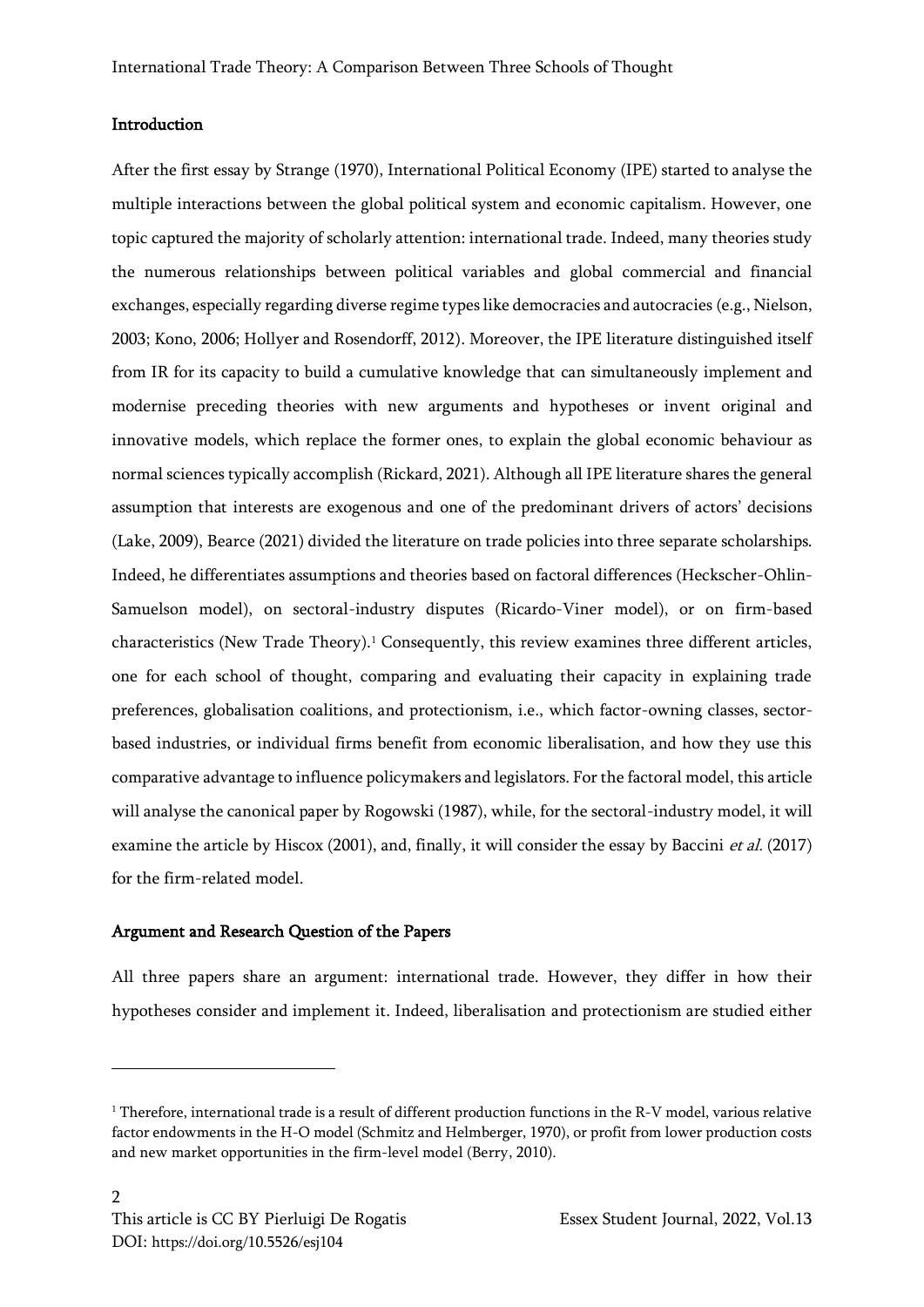as the independent variable (Rogowski, 1987; Baccini et al., 2017) or as the theoretical background in their papers (Hiscox, 2001). For instance, Rogowski (1987) argued that exposure to trade improves the political power and lobbying outcomes of specific political movements or ideologies based on the different factor-endowments (capital, labour, and land) in the country.<sup>2</sup> Indeed, Stolper and Samuelson (1941) theorem revealed that "in any society protection benefits – and liberalization of trade harms – owners of factors in which that society is poorly endowed, relative to the rest of the world, as well as producers who use the scarce factors intensively […]. Thus, in a society rich in labor but poor in capital, protection would benefit capital and harm labor; and liberalization of trade would benefit labor and harm capital" (Rogowski, 1987, p. 1122). Therefore, social classes alter their relative political power since they can economically gain from exogenous shifts in international trade. <sup>3</sup> For instance, workers benefit from increased commercial relationships when the country is labour-abundant since they principally possess the labour factor. By contrast, protectionism harms and deteriorates their political status and economic wealth. Likewise, Baccini et al. (2017) demonstrated that Preferential Trade Agreements (PTAs) favour only the most internationally competitive companies  $-$  i.e., the largest and most productive firms since lower international tariffs enhance the profitability of subsidiary enterprises in service abroad. Therefore, free trade policies boost revenues only for leading businesses, broadening the gap with the smaller ones which cannot successfully compete in a new post-PTAs environment with lower prices for manufactured goods and higher production costs (Baccini et al., 2017). Furthermore, this mechanism is not dissimilar to the one unveiled by Rogowski (1987) since they both contend that exogenous shocks in trade only benefit particular social sectors or profitable companies in the system.

By contrast, Hiscox (2001) reasoned that both the factoral-based and the sectoral-based theories have robust explanatory capacities, and they are not contrasting approaches but the outcome of different political-economic environments due to diverse degrees of factor mobility. Indeed, Hiscox (2001) tried to resolve one empirical and theoretical puzzle in his research question: why in certain

<sup>2</sup> Factors are the inputs necessary for the production system, usually identified by labour, capital, and sometimes land. Therefore, factor endowment is the stock of factors of production possessed by different individuals or countries (Hashimzade et al., 2017).

<sup>3</sup> Indeed, social classes are merely defined and include individuals that share common, well-supplied ownership of one factor relative to the others.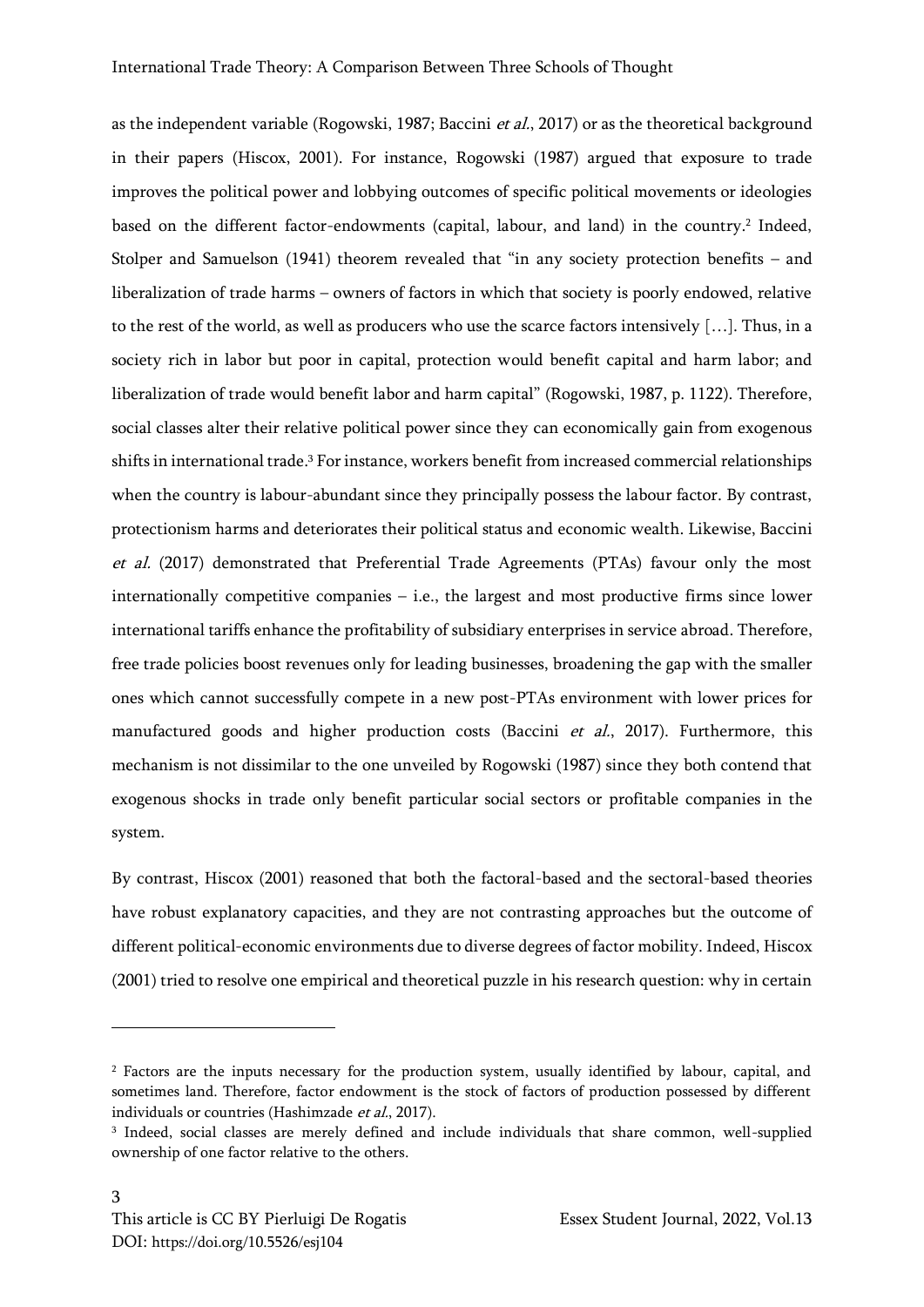economies do we find class-based cleavages in the attitude toward trade openness, and why in others do we notice industry-based divisions? He found an answer by implementing the domestic factor mobility variable as a mediating variable, where high mobility (H-O-S model)<sup>4</sup> denotes cleavages based on class identification since the gains or losses from factor returns are equally shared by all the owners of it, concluding that same-factor holders disclose identical inclinations over trade (Hiscox, 2001). At the other extreme, with low factor mobility in the economy (R-V model),<sup>5</sup> predispositions over commerce are based on industries because they employ factors with different ratios, improving or damaging their total returns based on their factor consumption in their production techniques (Hiscox, 2001). Likewise, Baccini et al. (2017) started their papers by detecting a notable gap in the literature that does not explain "which are the firms that primarily benefit from preferential agreements, or why" (p. 374). Indeed, they considered this omission significant for the IPE improvement and academic expansion, especially regarding the phenomenon of firms' lobbying (Baccini et al., 2017). Finally, Rogowski (1987) tried to investigate the origins of the diverse cleavages inside countries by providing a new theorisation, corroborated by a detailed historical and empirical analysis, to enrich the comparative politics literature, more thoroughly exposed in its canonical book "Commerce and Coalitions" (Rogowski, 1989).

#### Data and Scholarly Position of the Papers

In their attempt to answer their questions, all papers tried to evaluate the robustness of their assumptions in various empirical contexts. Both Rogowski (1987) and Hiscox (2001) implemented a more qualitative research design that used historical data on the enforced policies, trade coalitions, economic developments, and other international and domestic political and economic observations from several countries. Numerous pieces of literature accredited and demonstrated the validity of qualitative research methods in hypothesis testing (Lijphart, 1975; Eckstein, 2009) because they can

<sup>4</sup> The combination of the Heckscher-Ohlin model, which examines the patterns of trade and its optimisation, and the Stolper-Samuelson model, which analyses the effect of those patterns on price levels and income distribution (Khan, 1970), relies on the assumption that factors are perfectly transferable inside the domestic economy, while immobile in the international system. Indeed, factor mobility is "the ease with which owners of factors of production, particularly labor and capital, can move between industries" (Hwang and Lee, 2014, p. 92).

<sup>5</sup> According to the R-V trade model, industries cannot alter or exchange their factors of production. Therefore, productive inputs are immobile inside the domestic economy (Samuelson, 1971).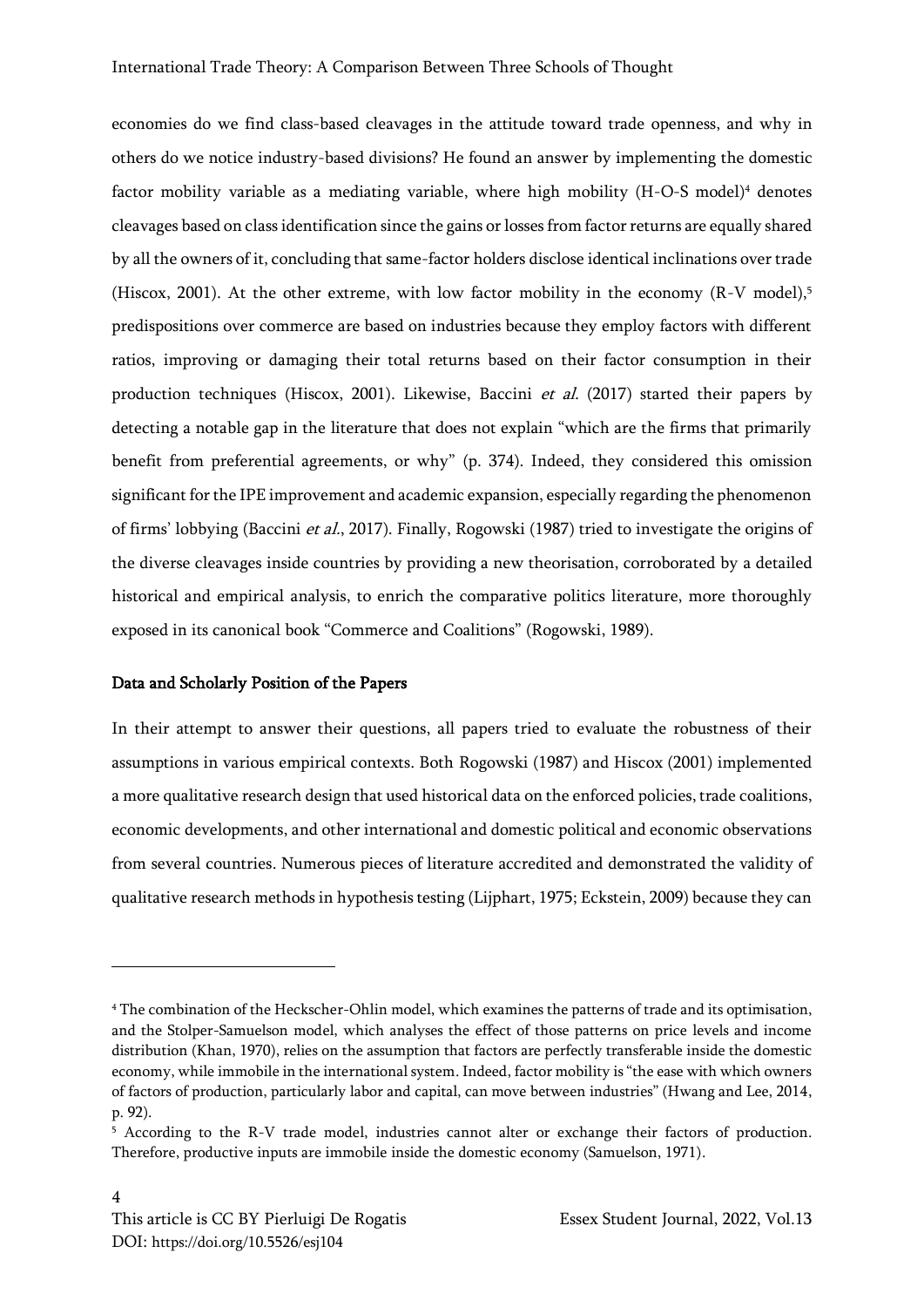highlight, as reliably as quantitative studies, the indispensable conditions necessary to corroborate theories and empirical patterns: logical soundness and empirical consistency (Mearsheimer and Walt, 2013). <sup>6</sup> However, the hypothesis testing process in the two papers is quite different. Indeed, the former gathered a substantial number of empirical facts and measures, both in time and space, 7 collecting information from the 16th century until the Cold War in various regions such as Europe, America, and Asia, regarding industrial, demographic, and territorial statistics, despite sometimes being a challenging categorisation (Rogowski, 1987). In a different way, the latter collected more in-depth and detailed data but only from six Western and "developed" countries (namely, the US, the UK, France, Switzerland, Canada, and Australia), creating concerns about the external validity and generalisation of the findings (Hiscox, 2001). 8 Indeed, many researchers argued that small-N qualitative design could generate bias problems in the results, hampering the possibility to replicate the findings in other geographical or temporal contexts (Collier *et al.*, 2004). Instead, Baccini *et al.* (2017) adopted a quantitative approach, using regression analysis over the data of firms and PTAs in the US between 1989 and 2009, which infers greater internal validity to the study, but that creates various concerns over its replicability in different contexts, primarily due to issues in the data-gathering process.

Finally, even though we cannot pinpoint Rogowski in a clear scholarly position since he was one of the pioneers of IPE theory, we can argue that he was a pioneer of a new way of analysing economic models through political lenses and assessing their socio-political repercussions. By contrast, other academics employed Rogowski's (1987; 1989) findings to investigate and deepen his theorisation or criticise his emphasis on the macro-tendencies rather than the microeconomic firm-

<sup>6</sup> In reality, the authors described three evaluation methodologies, but this essay summarised them in two. Indeed, they argued for the necessity of logical consistency, covariation of the variables surveyed, and tracking of the causal mechanism involved (Mearsheimer and Walt, 2013). However, this article encapsulated the last two strategies into their common denominator: empirical consistency, i.e., the ability to correctly conceptualise, operationalise, and derive conclusions from the observed phenomena.

<sup>7</sup> Indeed, the theoretical background of Rogowski's (1987, pp. 1132-33) analysis is the Stolper-Samuelson theorem that "obtains [results] at any margin" and "is generally, almost universally, embraced" indifferently of the country size. However, this article should emphasise that, as noted by the same author, the survey is "still sketchy,  $[...]$  serv[ing] principally to suggest directions for further research; it can in no way be described as conclusive" (Rogowski 1987, pp. 1127). For more conclusive findings, see: Rogowski (1989).

<sup>8</sup> The researcher selected those countries because they demonstrated a substantial variation in their factor mobility during the surveyed period and the presence of democratic institutions that allowed the formation of free trade and protectionist political cleavages and coalitions (Hiscox, 2001).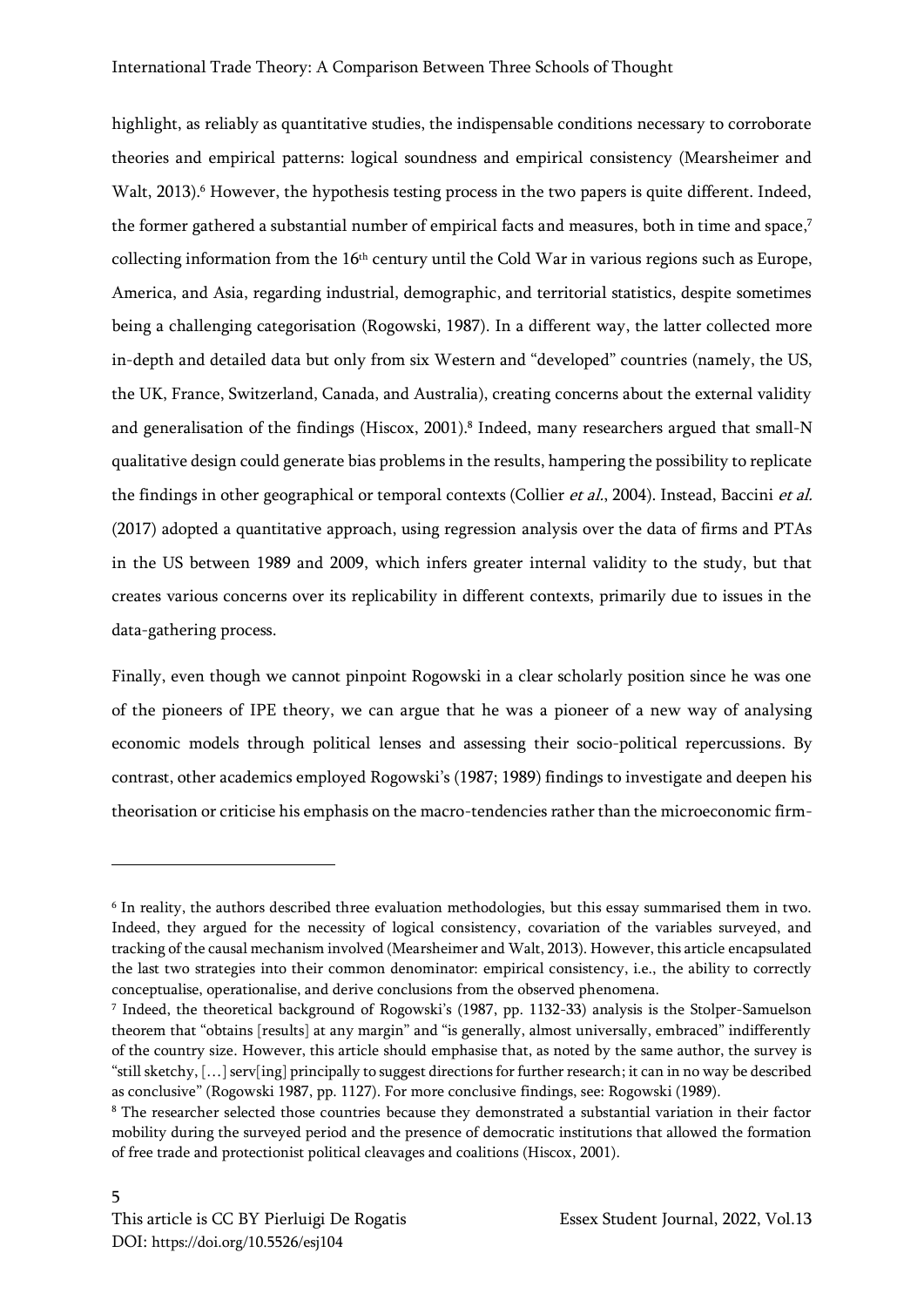related trends. Indeed, Hiscox (2001) tried to explain why two different explanations, the classfactoral theory of (Rogowski, 1987; 1989) and the group-sectoral theory of Gourevitch (1986), have both convincing empirical support. However, Hiscox (2001) did not favour one hypothesis over the other but instead combined them together in a theorisation in which a third variable decides which one can better explain the empirical studied phenomenon. Conversely, Baccini et al. (2017, p. 376) identified and acknowledged the contribution of the macro-literature over political analyses of trade but supported and employed the New Trade Theory based on firm-level studies since "debates over the politics of trade policy are best informed using evidence at the micro level".

#### Implications for IPE and Conclusion

Each study has numerous and distinct conclusions and implications for understanding international trade theories and political phenomena. However, their general and applicable findings are not as contrasting as scholars usually contend or predict in their studies. Firstly, Hiscox (2001) emphasised that the "classical" and most-studied variables implemented in IPE literature, such as unionisation, taxation, and redistribution (e.g., Ahlquist et al., 2014; Alessandria et al., 2021), are insufficient or even spurious if not implemented together with the significant economic and political effects that technological innovations generate. <sup>9</sup> Further, different coalitions will gain or lose political influence according to the economic development level at the moment when they are first exposed to trade (Rogowski, 1987). Therefore, various political groupings are influenced and affected by the economic (degree of development) and technological (degree of factor mobility) environments and by the distribution effects of preferential liberalisation (Baccini et al., 2017). Additionally, these conditions can change over time, explaining the fortunes and failures of political movements, like fascism, socialism, and populism, in various democracies. Finally, economic and technological variables are influenced by politics and policies, creating an endogeneity, a circular argument between politics, economy, and technology, as investigated by Wildasin *et al.* (2000). However, all three papers can invaluably support researchers in their comprehension of which groups and to what extent they influence the policy-making process in contemporary democracies. Additionally, Baccini et al. (2017) aided us in unveiling and understanding the dangerous vicious cycle that the

<sup>9</sup> Indeed, the author demonstrated that technological innovation altered factor mobility levels in the domestic economy and, consequently, the winners and losers of exogenous transformations at the trade level (Hiscox, 2001).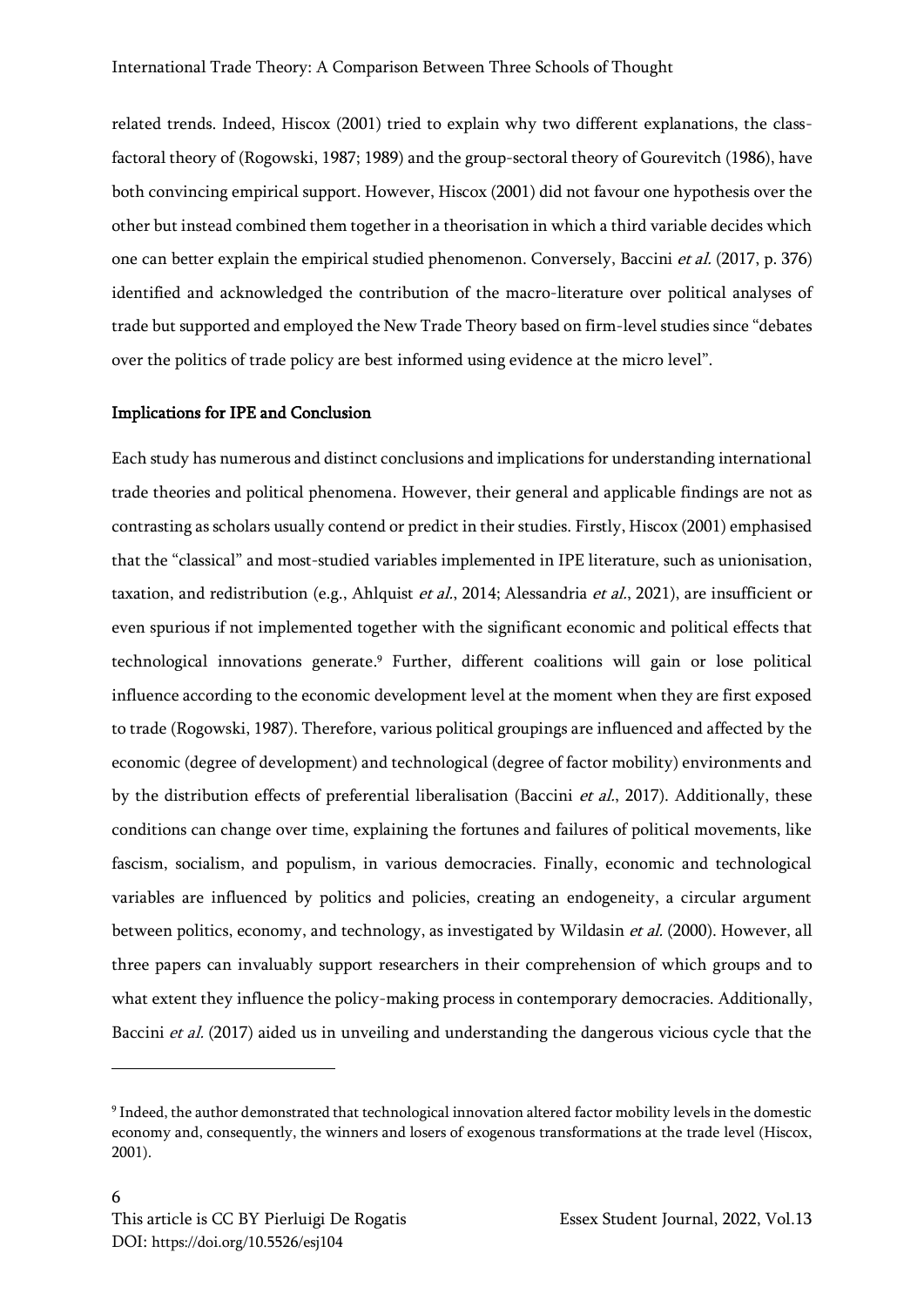liberalisation process generated, creating significant concerns for policymakers and scholars. Indeed, based on microeconomic analysis, only the most competitive firms gain from preferential liberalisation, thus increasing their political influence and lobbying capability, coercing further preferential liberalisation that additionally broadens the gap with smaller firms that are constrained "to either contract or exit the market – a process known as selection or churn" (Baccini et al., 2017, p. 379).

In conclusion, the research on trade policies and coalitions is vast. Recently, we are witnessing a new focus on the micro-level of this analysis, especially regarding multinational corporations (MNCs). However, this theorisation contrasts with all the previous findings since micro-level explanations argue about highly concentrated winners from trade while macro-theories assert about a diffuse number of winners (especially consumers for the general decrease in the price level). Differently, macro-level analyses interpreted trade as a means for political coalition formation but did not resolve two concerns. Firstly, the general public does not understand or personally experience trade (Kono, 2006). Secondly, trade cannot explain every phenomenon when we ignore the political and electoral institutions, different types of markets (mainly because today there is an oligopoly of the largest MNCs), international factor mobility, and the "irrationality" of human and social behaviour expressed as the cultural and religious beliefs or historical reminiscences (Naoi and Kume, 2011; Head and Spencer, 2017; Gigerenzer, 2018). Despite the differences, all the three analysed papers attempted to explain how trade influences political mobilisation and grouping formation, why countries differ in their political attitudes, and how these changes affect our societies and economies.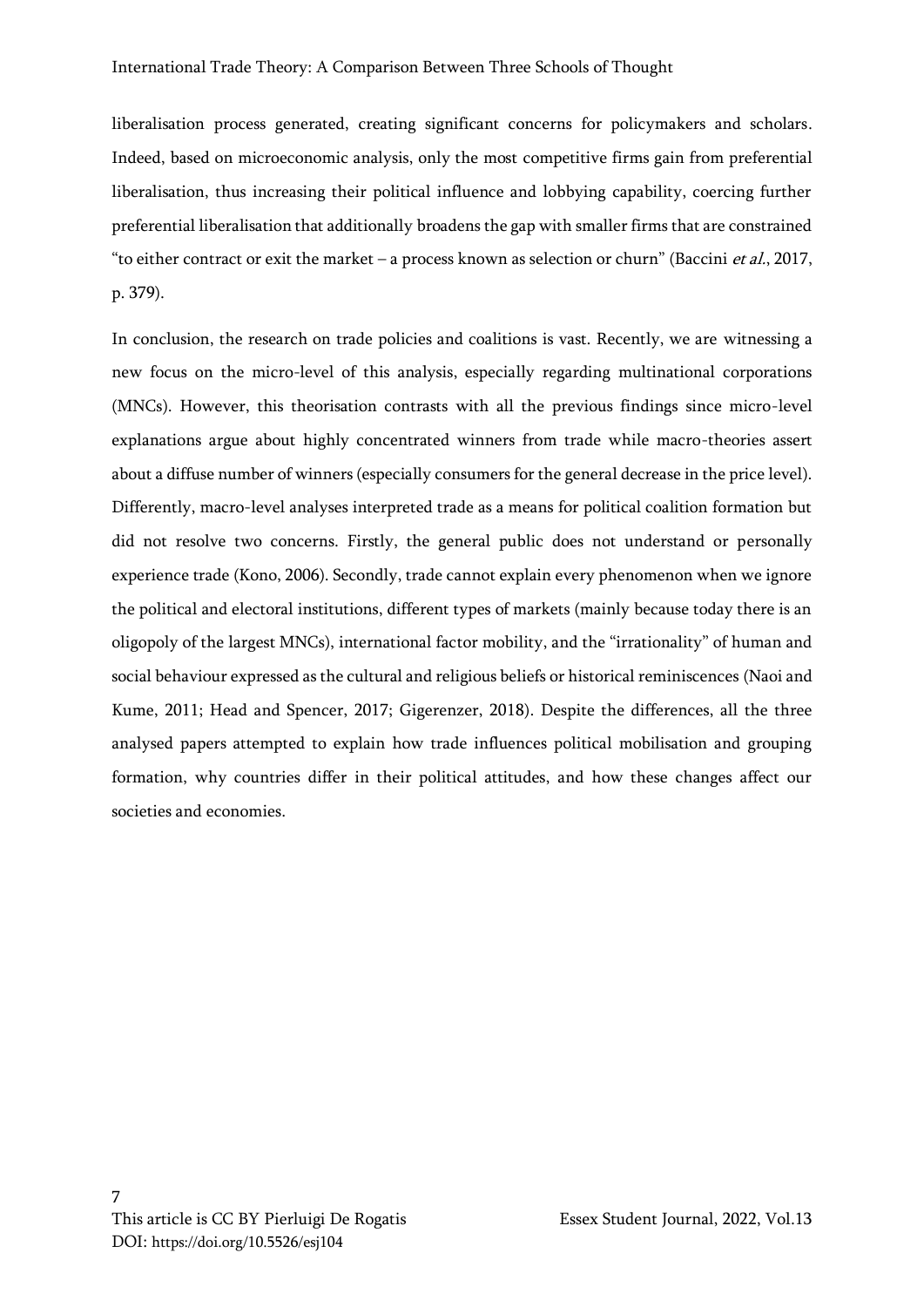## References:

- Ahlquist, J. S., Clayton, A. B. and Levi, M. (2014) 'Provoking Preferences: Unionization, Trade Policy, and the ILWU Puzzle', International Organization, 68(1), pp. 33-75.
- Alessandria, G., Choi, H. and Ruhl, K. J. (2021) 'Trade adjustment dynamics and the welfare gains from trade', Journal of International Economics, 131, pp. 103458.
- Baccini, L., Pinto, P. M. and Weymouth, S. (2017) 'The Distributional Consequences of Preferential Trade Liberalization: Firm-Level Evidence', International Organization, 71(2), pp. 373-395.
- Bearce, D. H. (2021) 'Foreign Economic Policy', in Pevehouse, J.C.W. & Seabrooke, L. (eds.) The Oxford Handbook of International Political Economy. Oxford: Oxford University Press.
- Berry, H. (2010) 'Why Do Firms Divest?', *Organization Science*, 21(2), pp. 380-396.
- Collier, D., Mahoney, J. and Seawright, J. (2004) 'Claiming Too Much: Warnings about Selection Bias', in Brady, H.E. & Collier, D. (eds.) Rethinking Social Inquiry: Diverse Tools, Shared Standards. Lanham: Rowman & Littlefiled, pp. 85-102.
- Eckstein, H. (2009) 'Case study and theory in political science', in Gomm, R., Hammersley, M. & Foster, P. (eds.) Case Study Method. London: SAGE Publications Ltd, pp. 118-164.
- Gigerenzer, G. (2018) 'The Bias Bias in Behavioral Economics', Review of Behavioral Economics, 5(3-4), pp. 303-336.
- Gourevitch, P. A. (1986) Politics in hard times : comparative responses to international economic crises. Ithaca: Cornell University Press.
- Hashimzade, N., Myles, G. and Black, J. (2017) 'Factor Endownment', Oxford Dictionary of Economics, 4th Edn., Oxford: Oxford University Press
- Head, K. and Spencer, B. J. (2017) 'Oligopoly in international trade: Rise, fall and resurgence', The Canadian Journal of Economics / Revue canadienne d'Economique, 50(5), pp. 1414-1444.
- Hiscox, M. J. (2001) 'Class Versus Industry Cleavages: Inter-Industry Factor Mobility and the Politics of Trade', International Organization, 55(1), pp. 1-46.
- Hollyer, J. R. and Rosendorff, B. P. (2012) 'Leadership Survival, Regime Type, Policy Uncertainty and PTA Accession', International Studies Quarterly, 56(4), pp. 748-764.
- Hwang, W. and Lee, H. (2014) 'Globalization, Factor Mobility, Partisanship, and Compensation Policies', International Studies Quarterly, 58(1), pp. 92-105.
- Khan, S. (1970) 'A Review of Heckscher-Ohlin and Stolper-Samuelson Theorems of International Trade', The Punjab University Economist, 8(1), pp. 59-73.
- Kono, D. Y. (2006) 'Optimal Obfuscation: Democracy and Trade Policy Transparency', The American Political Science Review, 100(3), pp. 369-384.
- Lake, D. A. (2009) 'Open economy politics: A critical review', The Review of International Organizations, 4(3), pp. 219-244.